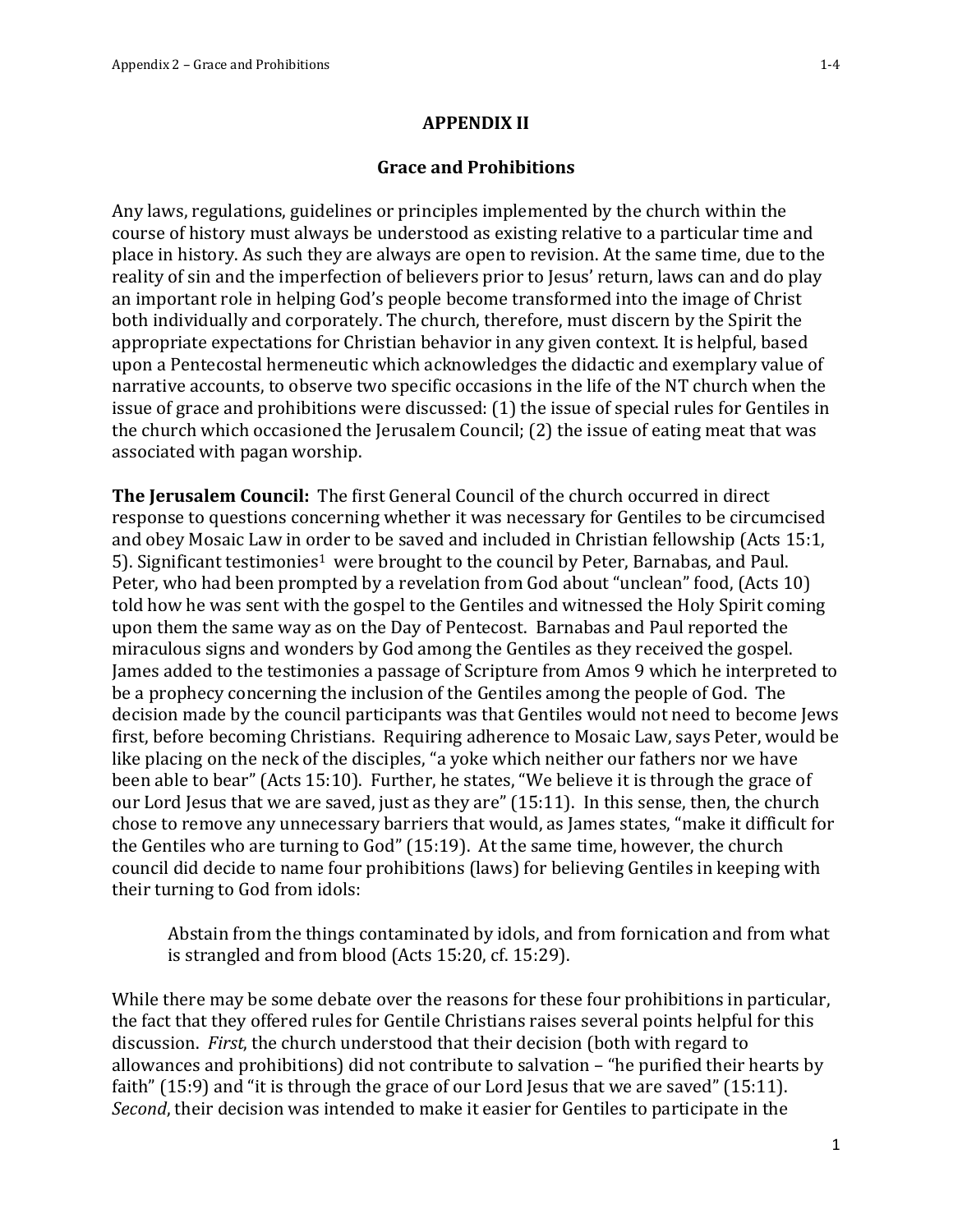Christian community (15:19) without being burdened by too many (unnecessary) rules as requirements for communal affiliation (15:28). *Third*, the church did impose prohibitions on the Gentiles, and believed it appropriate to do so (15:29). This action demonstrates that the NT church viewed "law" (rules) as having practical importance and benefit in the present reality, and in keeping with God's overarching purposes. *Fourth*, the four prohibitions were not arbitrary, merely pragmatic, or based solely on eliminating immoral behavior (sexual immorality is actually the only explicit moral prohibition listed), but were directly tied to activities associated with idolatry. In other words, these prohibitions were to serve as Gentile-Christian "boundary markers," providing and preserving an identity of sorts, distinguishing these believing Gentiles from their pagan neighbors.<sup>2</sup> *Fifth*, the prohibitions also served to enable Gentile believers to fellowship with Jewish believers (implied in 15:21). Gentiles were being asked to make concessions for the sake of their new Jewish brothers and sisters, that they might be able to fellowship together, without making dietary laws a point of tension.<sup>3</sup> It is interesting that the new, perhaps weaker believers were asked to make a sacrifice for the sake of the sensitivities of the Jewish, perhaps more mature believers. *Sixth*, the creative decision-making and consensus of the church was enabled by the ongoing presence of the Spirit who granted wisdom in this situation (15:28).

(2) **The Problem of Idol Meat.** The second illustration of the NT church grappling with grace and prohibitions involves an issue dealt with at the Jerusalem Council – eating meat sacrificed to idols. Should a Christian eat this meat or not? Paul writes extensively on this topic in two of his letters (1 Corinthians 8:1-13; 10:14–11:1; Romans 14), indicating the seriousness of the issue among early believers. <sup>4</sup>

This issue is pertinent to our discussion because it deals with issues of Christian freedoms and restrictions. Significantly, it affirms that some religious rules are not binding on all believers, but are what the NIV calls "disputable matters" on which Christians may disagree (Romans 14:1). In 1 Corinthians Paul is actually addressing two interrelated issues: (1) whether a believer should participate in meals in pagan temples, and (2) whether a believer should eat meat sacrificed to idols outside of the pagan temple venue.<sup>5</sup> On the first issue, while Paul agrees that idols are nothing (affirming God as Creator), he argues extensively that believers are not to participate in venues associated with idol worship, since behind all of this is demonic activity (1 Corinthians 10:14-22). This decision is in keeping with that of Acts 15 - avoid participation in activities that are inherently anti-Christian.

The solution to the second issue is somewhat more complex. Some believers, those with a "weak" conscience believe that eating meat sacrificed to idols is wrong in any venue (e.g., a private home) due to its association with idolatry (1 Corinthians 8:7, 9, 10, 12; cf. Romans 14:1-2, "weak in faith"). Others, with a stronger faith, do not find an issue with eating such food (Romans 15:1). Further, the weak tend to judge (condemn) the actions of the strong, while the strong tend to be arrogant toward the weak, even providing them with bad examples which might encourage them to engage in activities (i.e., eating idol meat) that could be interpreted as showing respect and homage to an idol (Romans 14:1-4; 1 Corinthians 8:9-13). In Romans, Paul reminds believers that since, ultimately God is the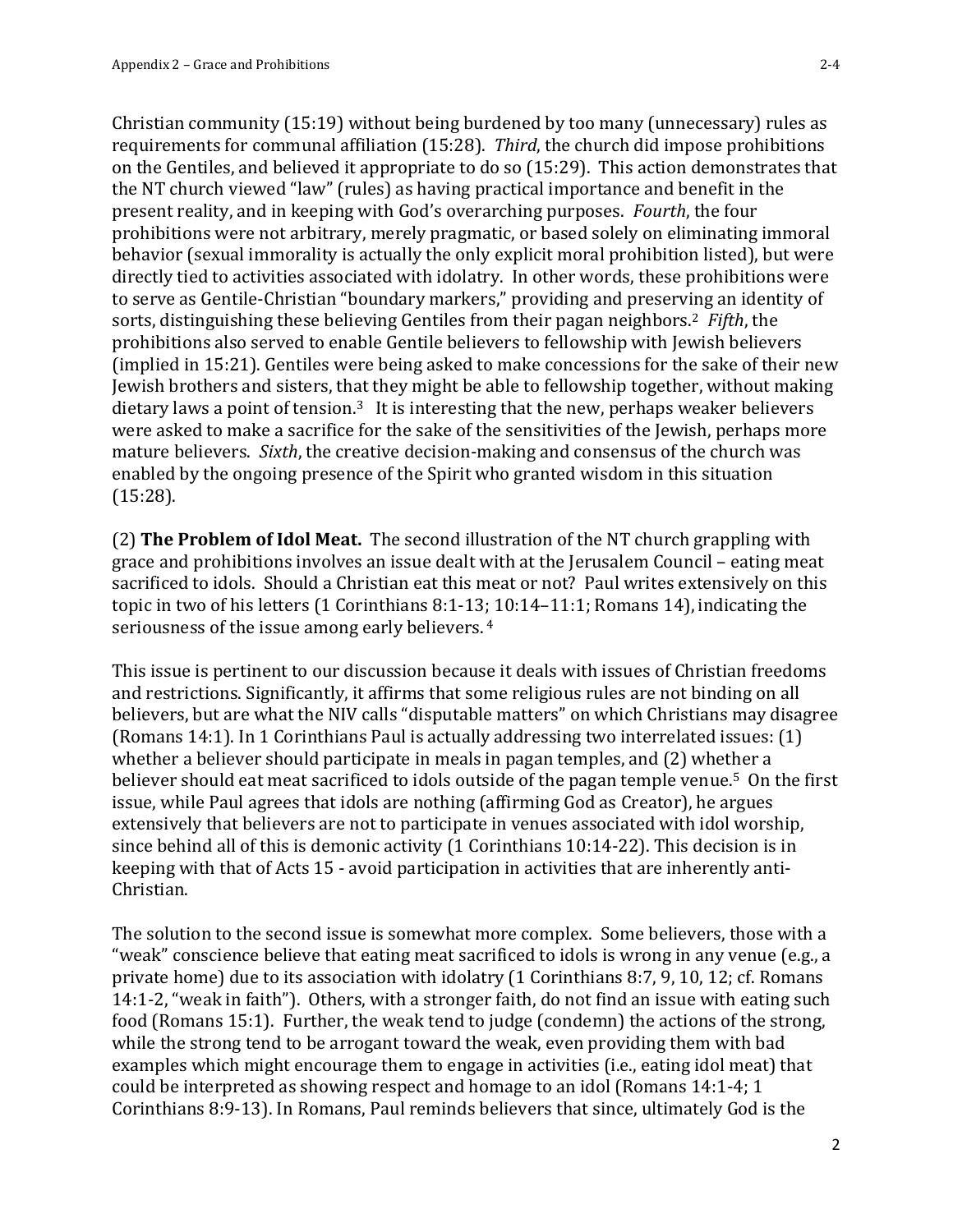judge neither condemnation nor arrogance is an acceptable position (Romans 14:6-12).

Paul's solution is not specifically dogmatic. He asks believers (particularly the strong) to use discernment and to act out of love toward other believers, even sacrificing personal rights for the sake of fellowship. Without rehearsing the details, what is of significance for our purposes, are the theological emphases Paul uses to form his exhortations.

*First*, Paul draws on a robust theology of creation as being that which forms his own convictions. Paul can affirm, "For everything created by God is good, and nothing is to be rejected if it is received with thanksgiving, for it is consecrated by the word of God and prayer" (1 Timothy 4:4-5); and elsewhere, "So, whether you eat or drink, or whatever you do, do all to the glory of God" (1 Corinthians 10:31). Humans, then, can enjoy creation in such a way that is pleasing to God – creation, after all, is God's good kingdom. At the same time, Paul can also affirm that while "I have the right to do anything" not every human activity is "beneficial" (NIV), and in fact believers should not be "mastered by" anything in creation (1 Corinthians 6:12; cf.10:23).6 Paul makes the same statement in 1 Corinthians 10:23 but this time follows that statement with, "No one should seek their own good, but the good of others," indicating a shift from concern about personal freedom or well being to the "good of others" (10:24).

All things in creation, in principle, can be used for good. In the case of idol meat, Paul was able to eat it with thankfulness; nor does he think that he should be judged by others for this action in itself (1 Corinthians 10:29-30). At the same time, Paul recognizes that believers live in a yet broken reality in which people ignorantly believe that idols are real, and that demonic forces are at work to keep people living in fear and to destroy fellowship. Therefore, he needs to be careful not to offend their conscience.

Paul by no means advocates that living in ignorance, with a weak faith, is acceptable for believers. Those weak in faith need to grow up, to mature in their understanding of the theological reality of what it means to live in God's creation. But the process toward maturity is not simply a matter of attaining new head knowledge, and the conscience can be damaged if one engages in activities not backed by true conviction (1 Corinthians 8:7; Romans 14:23).

*Second*, Paul utilizes his Christology which features the supreme role of love and sacrifice exemplified by Jesus. His appeal to strong Christians to surrender their liberty for the welfare of others is based on the model given by Jesus who "did not please himself " (Romans 15:3). He warns believers to be careful that the exercise of "this liberty of yours does not somehow become a stumbling block to the weak" (1 Corinthians 8:9, NASB). He also reminds them that the weak brother who may be injured is a person "for whom Christ died" (8:11) and the wound inflicted on the weak is actually "sin against Christ" (8:12). The ultimate goal of Christlikeness, particularly love, needs to be what guides Christian behaviour, not preservation of personal rights and to that end believers must discipline themselves (1 Corinthians 8:1-3; 9:24-27; Romans 15:1-3). Without controversy, the ultimate law for all Christians is the law of Christ which causes us to surrender everything we have for others: